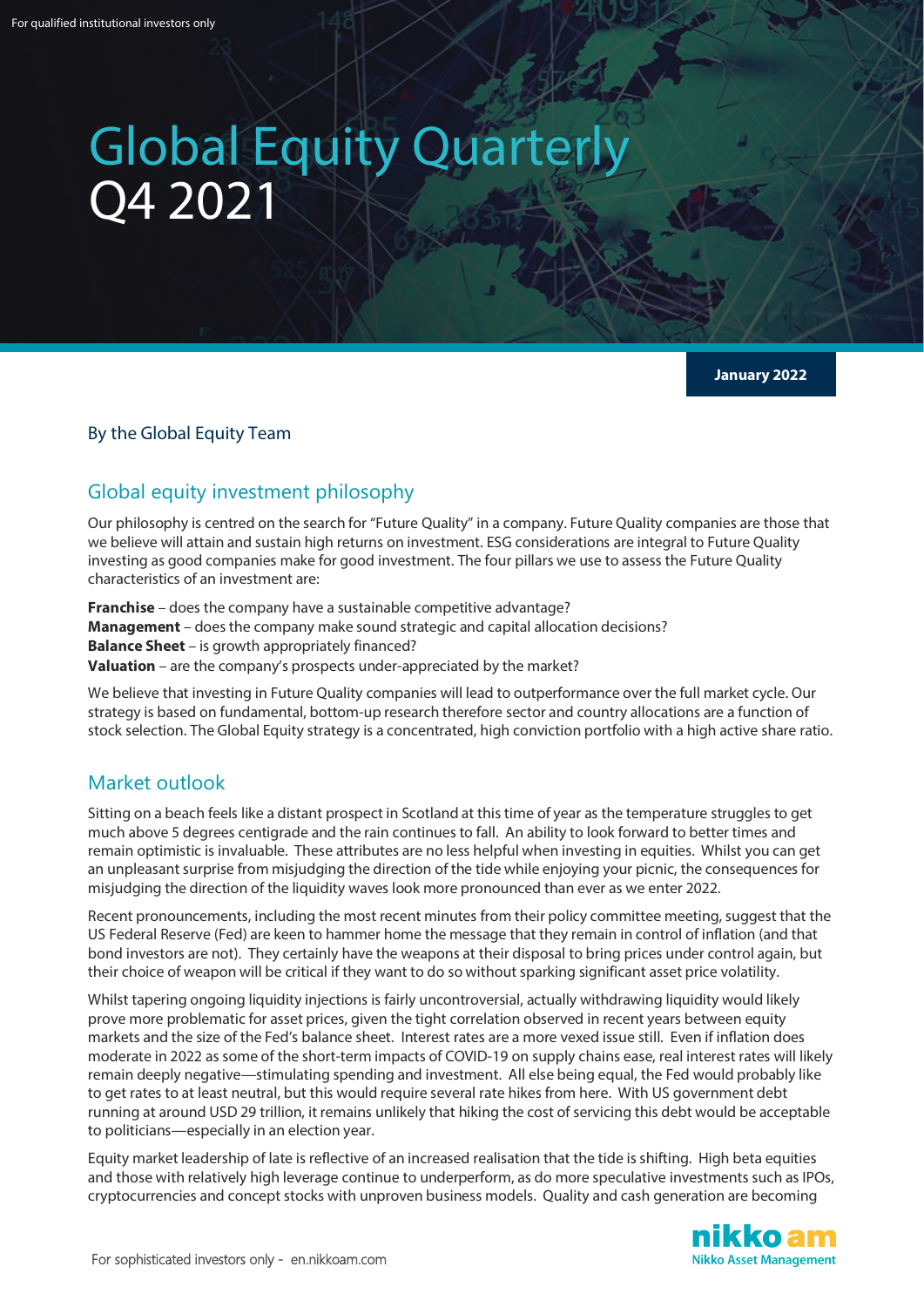more valuable but there is evidence of some divergence here too. The divergence has been characterised as being between value and growth, US and ex-US and COVID-19 winners and COVID-19 losers. Whatever the correct cause, share prices are reacting fairly violently.

The early stages of any market rotation can be somewhat indiscriminate, with hastily assembled buckets of stocks often trading together based on only superficial similarities. This is especially true when the starting point for the rotation is extreme by historical standards (as in this case). Rotations are often the most brutal at the start of the year too.

We are not saying that style rotation or factor-based investment are wrong or unfair. That would be seriously stretching the truth and exposing us to legitimate charges of double standards. After all, some of our holdings have doubtless benefitted from this in recent years. We have regularly taken profits in holdings when our research suggested that the share price had become detached from the underlying cash generation. The prevailing market direction suggests that we have not done this enough, but in the vast majority of cases, we continue to believe that our investments are appropriately valued over the medium to longer-term. Price discovery could take a while longer, but it seems to us that self-sustaining cash generation is likely to become more rather than less valuable if the Fed is really changing tack.

This is even before you consider some of the macroeconomic risks that exist at present. There are various issues that we continue to monitor. These include questioning China's ability to meaningfully curtail real estate trading without damaging investor confidence and the impact of worker shortages on economic growth in most major economies—especially if increasing immigration is seen as political suicide.

In conclusion, when share prices are being whipped around to such a pronounced extent, the temptation is to take action, regardless of one's conviction in it. Experience teaches us that it is normally best to resist this urge and focus instead on the principles of Future Quality investing. Returning to the beach analogy from the start of this piece, we will soon find out who gets caught out if the liquidity tide goes out. We remain confident that strong cash generation is the best protection against such events.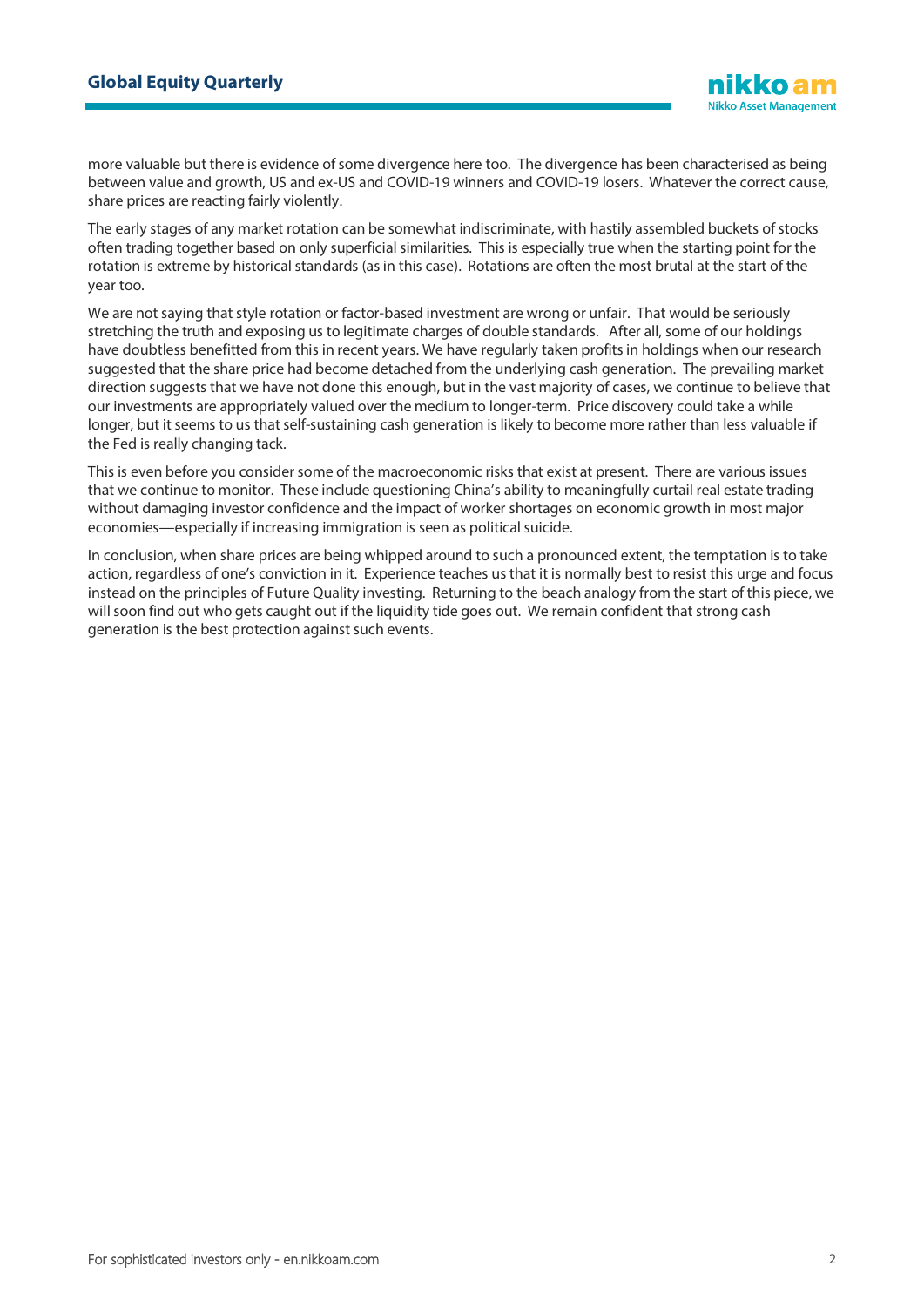# Global Equity Strategy Composite Performance to Q4 2021



\*The benchmark for this composite is MSCI All Countries World Index. The benchmark was the MSCI All Countries World Index ex AU since inception of the composite to 31 March 2016. Inception date for the composite is 01 October 2014. Returns are based on Nikko AM's (hereafter referred to as the "Firm") Global Equity Strategy Composite returns. Returns for periods in excess of 1 year are annualised. The Firm claims compliance with the Global Investment Performance Standards (GIPS ®) and has prepared and presented this report in compliance with the GIPS. GIPS® is a registered trademark of CFA Institute. CFA Institute does not endorse or promote this organization, nor does it warrant the accuracy or quality of the content contained herein. Returns are US Dollar based and are calculated gross of advisory and management fees, custodial fees and withholding taxes, but are net of transaction costs and include reinvestment of dividends and interest. Copyright © MSCI Inc. The copyright and intellectual rights to the index displayed above are the sole property of the index provider. Any comparison to a reference index or benchmark may have material inherent limitations and therefore should not be relied upon. To obtain a GIPS Composite Report, please contac[t GIPS\\_inquiry@nikkoam.com.](mailto:GIPS_inquiry@nikkoam.com) Data as of 31 December 2021.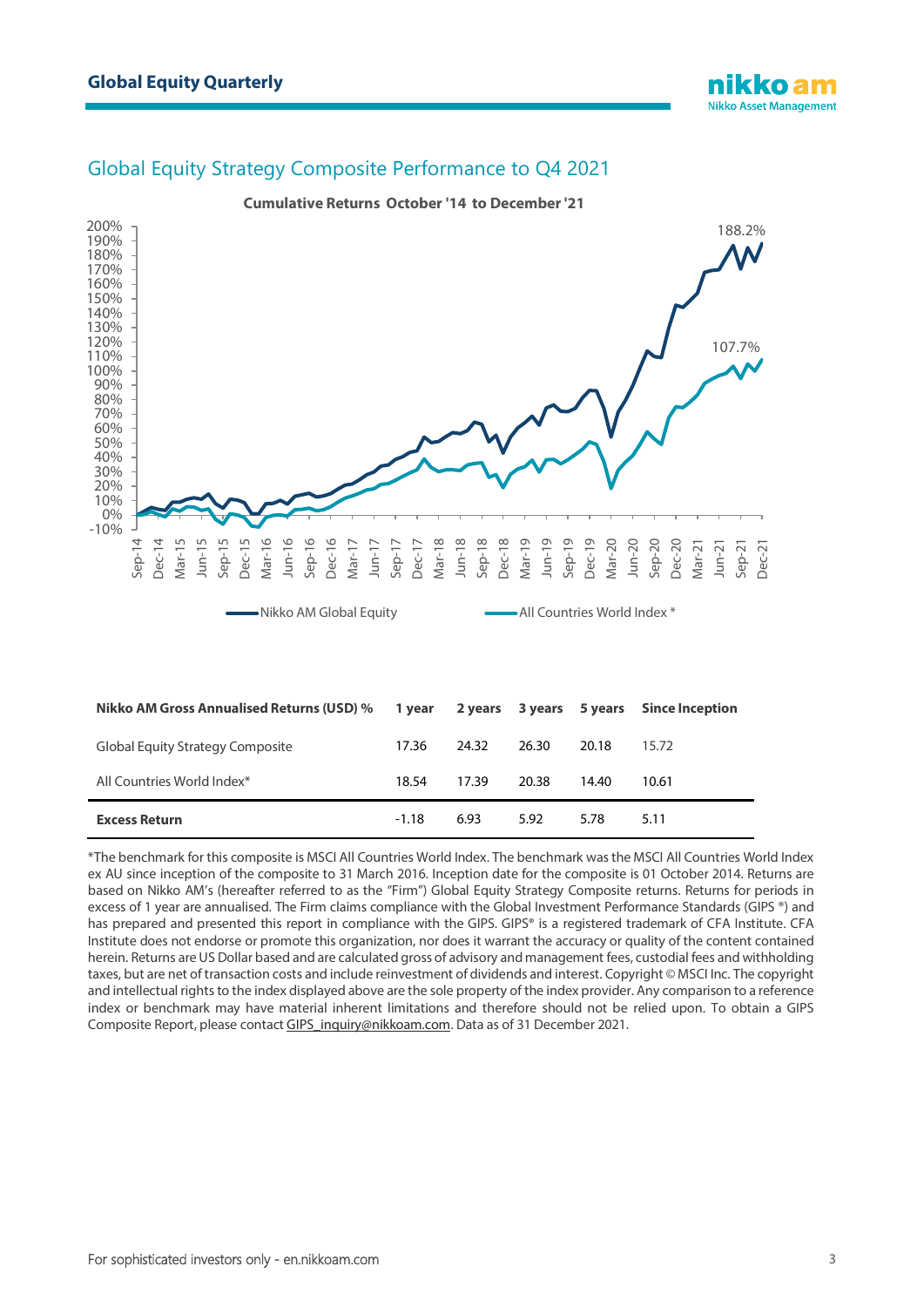# Nikko AM Global Equity: Capability profile and available funds (as at 31 December 2021)

| Available strategies               | Global ACWI, Global EAFE, Global Developed, Global ex specific country, Sharia,<br><b>Dividend</b>     |                   |
|------------------------------------|--------------------------------------------------------------------------------------------------------|-------------------|
| Available vehicles                 | UCITS-SICAV, Country domiciled mutual funds, unit trusts, investment trusts and<br>segregated accounts |                   |
| <b>Key Features of Global ACWI</b> | <b>Current Positioning</b>                                                                             | <b>Guidelines</b> |
| Investment Objective               | +3% vs MSCI AC World                                                                                   |                   |
| No. of holdings                    | 41                                                                                                     | $40 - 50$         |
| Active share                       | 89.6%                                                                                                  | $90 - 95%$        |
| Cash                               | 2.6%                                                                                                   | $0 - 3\%$         |

Past performance is not indicative of future performance. This is provided as supplementary information to the performance reports prepared and presented in compliance with the Global Investment Performance Standards (GIPS®). GIPS® is a registered trademark of CFA Institute. Nikko AM Representative Global Equity account. Target return is an expected level of return based on certain assumptions and/or simulations taking into account the strategy's risk components. There can be no assurance that any stated investment objective, including target return, will be achieved and therefore should not be relied upon. Any comparison to a reference index or benchmark may have material inherent limitations and therefore should not be relied upon. To obtain a GIPS Composite Report , please contact [GIPS\\_inquiry@nikkoam.com.](mailto:GIPS_inquiry@nikkoam.com) Source: Nikko AM, FactSet.

# Nikko AM Global Equity Team



This Edinburgh based team provides solutions for clients seeking global exposure. Their unique approach, a combination of Experience, Future Quality and Execution, means they are continually "joining the dots" across geographies, sectors and companies, to find the opportunities that others simply don't see.

## **Experience**

Our five portfolio managers have an average of 25 years' industry experience and have worked together as a Global Equity team for eight years. Two portfolio analysts, Michael Chen and Ellie Stephenson joined in 2019 and are the first in a new generation of talent on the path to becoming portfolio managers. The team's deliberate flat structure fosters individual accountability and collective responsibility. It is designed to take advantage of the diversity of backgrounds and areas of specialisation to ensure the team can find the investment opportunities others don't.

#### **Future Quality**

The team's philosophy is based on the belief that investing in a portfolio of Future Quality companies will lead to outperformance over the long term. They define Future Quality as a business that can attain and sustain high return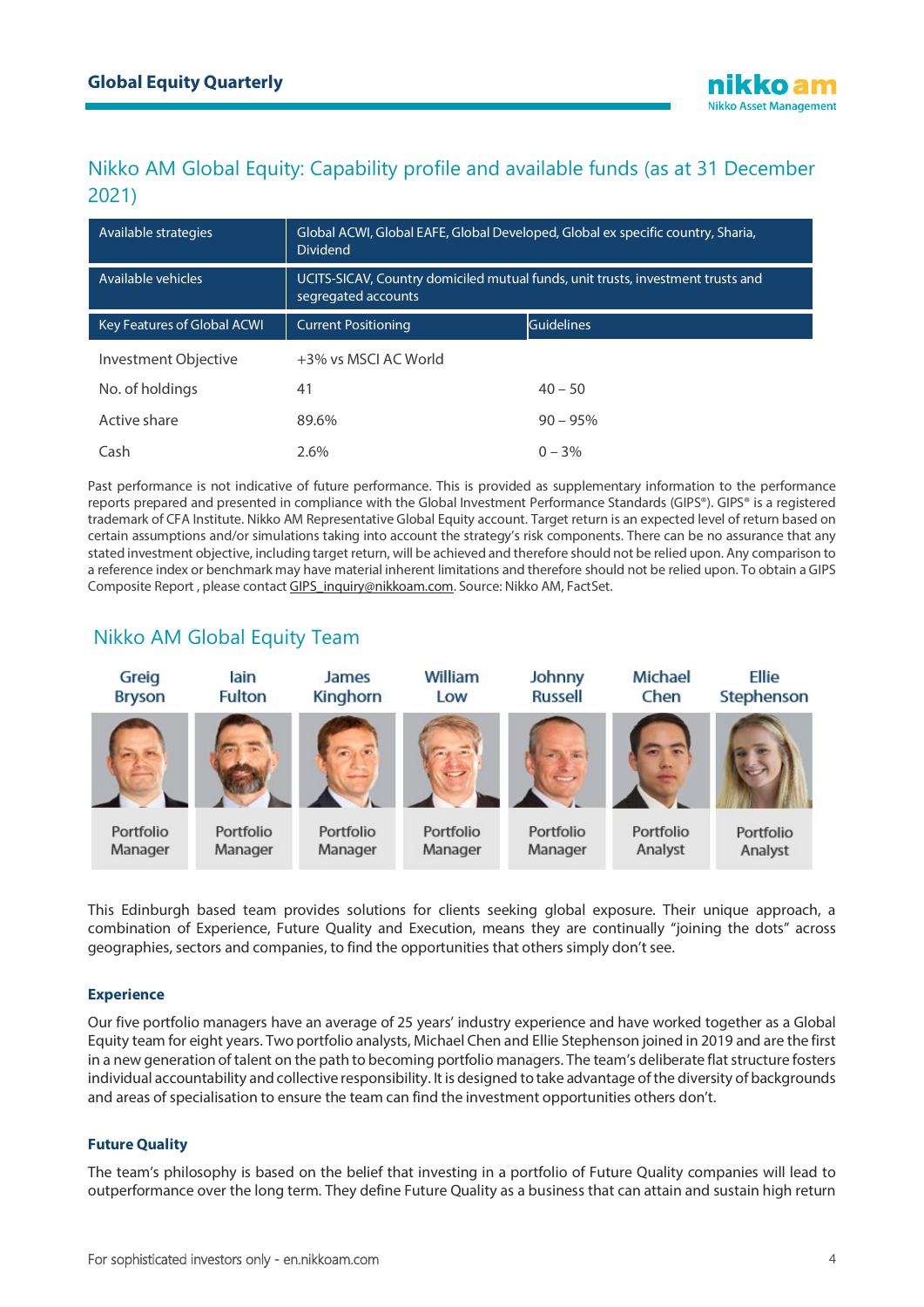on investment. We believe that ESG considerations and Future Quality investments are not independent of each other and as such the team evaluate the materiality of ESG factors when assessing the Future Quality potential of each stock.

#### **Execution**

Effective execution is essential to fully harness Future Quality ideas in portfolios. We combine a differentiated process with a highly collaborative culture to achieve our goal: high conviction portfolios delivering the best outcome for clients. It is this combination of extensive experience, Future Quality style and effective execution that offers a compelling and differentiated outcome for our clients.

# About Nikko Asset Management

With USD 271.53 billion\* under management, Nikko Asset Management is one of Asia's largest asset managers, providing high-conviction, active fund management across a range of Equity, Fixed Income and Multi-Asset strategies. In addition, our complementary range of passive strategies covers more than 20 indices and includes some of Asia's largest exchange-traded funds (ETFs).

\*Preliminary figures based on consolidated assets under management and sub-advisory of Nikko Asset Management and its subsidiaries as of 31 December 2021.

## Risks

**Emerging markets risk** - the risk arising from political and institutional factors which make investments in emerging markets less liquid and subject to potential difficulties in dealing, settlement, accounting and custody.

**Currency risk** - this exists when the strategy invests in assets denominated in a different currency. A devaluation of the asset's currency relative to the currency of the Sub-Fund will lead to a reduction in the value of the strategy.

**Operational risk** - due to issues such as natural disasters, technical problems and fraud.

**Liquidity risk** - investments that could have a lower level of liquidity due to (extreme) market conditions or issuerspecific factors and or large redemptions of shareholders. Liquidity risk is the risk that a position in the portfolio cannot be sold, liquidated or closed at limited cost in an adequately short time frame as required to meet liabilities of the Strategy.

**Nikko Asset Management**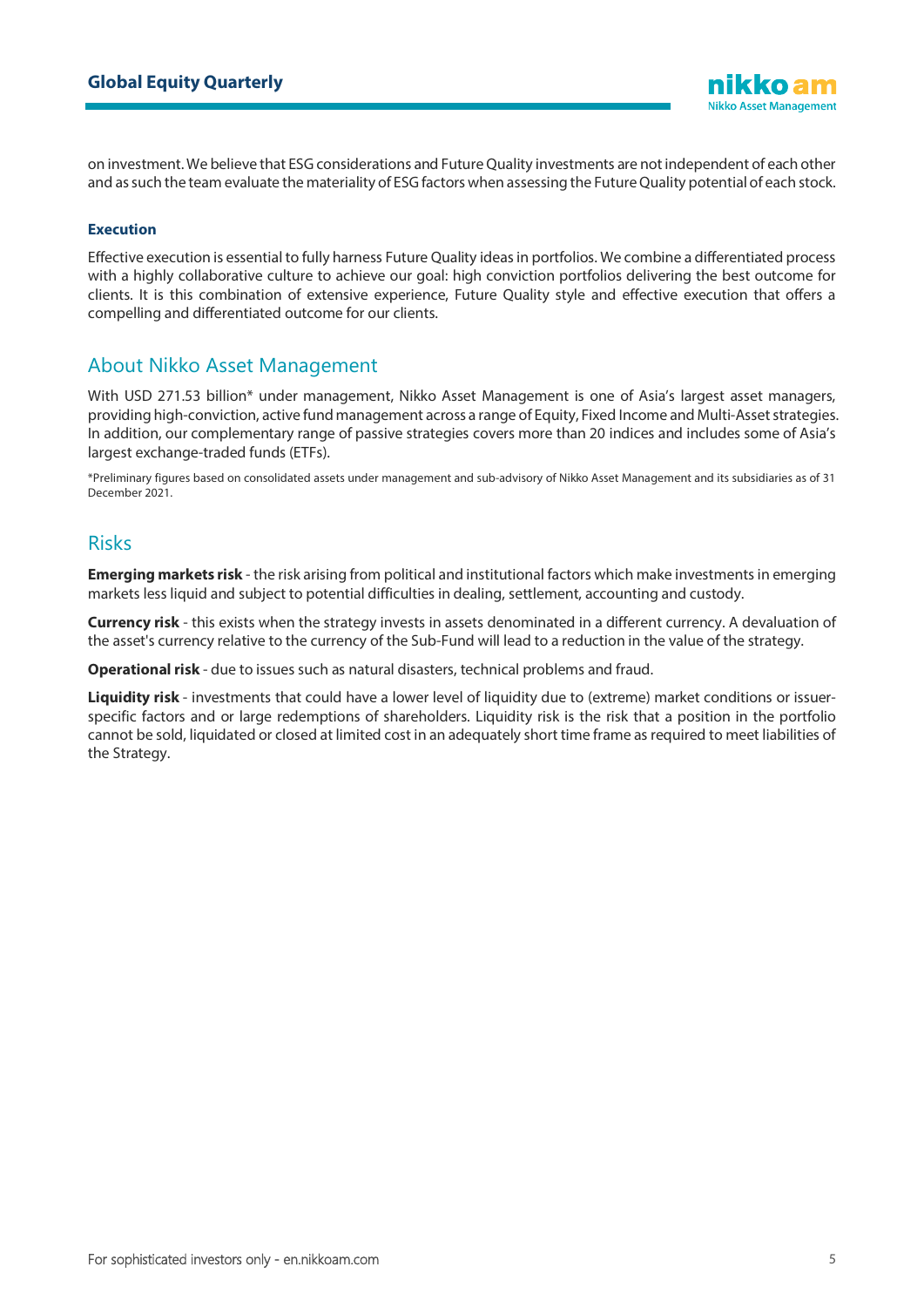

**Important Information:** This document is prepared by Nikko Asset Management Co., Ltd. and/or its affiliates (**Nikko AM**) and is for distribution only under such circumstances as may be permitted by applicable laws. This document does not constitute personal investment advice or a personal recommendation and it does not consider in any way the objectives, financial situation or needs of any recipients. All recipients are recommended to consult with their independent tax, financial and legal advisers prior to any investment.

This document is for information purposes only and is not intended to be an offer, or a solicitation of an offer, to buy or sell any investments or participate in any trading strategy. Moreover, the information in this document will not affect Nikko AM's investment strategy in any way. The information and opinions in this document have been derived from or reached from sources believed in good faith to be reliable but have not been independently verified. Nikko AM makes no guarantee, representation or warranty, express or implied, and accepts no responsibility or liability for the accuracy or completeness of this document. No reliance should be placed on any assumptions, forecasts, projections, estimates or prospects contained within this document. This document should not be regarded by recipients as a substitute for the exercise of their own judgment. Opinions stated in this document may change without notice.

In any investment, past performance is neither an indication nor guarantee of future performance and a loss of capital may occur. Estimates of future performance are based on assumptions that may not be realised. Investors should be able to withstand the loss of any principal investment. The mention of individual securities, sectors, regions or countries within this document does not imply a recommendation to buy or sell.

Nikko AM accepts no liability whatsoever for any loss or damage of any kind arising out of the use of all or any part of this document, provided that nothing herein excludes or restricts any liability of Nikko AM under applicable regulatory rules or requirements.

All information contained in this document is solely for the attention and use of the intended recipients. Any use beyond that intended by Nikko AM is strictly prohibited.

**Japan**: The information contained in this document pertaining specifically to the investment products is not directed at persons in Japan nor is it intended for distribution to persons in Japan. Registration Number: Director of the Kanto Local Finance Bureau (Financial Instruments firms) No. 368 Member Associations: The Investment Trusts Association, Japan/Japan Investment Advisers Association.

**United Kingdom and rest of Europe**: This document is communicated by Nikko Asset Management Europe Ltd, which is authorised and regulated in the United Kingdom by the Financial Conduct Authority (the FCA) (FRN 122084). This document constitutes a financial promotion for the purposes of the Financial Services and Markets Act 2000 (as amended) (FSMA) and the rules of the FCA in the United Kingdom, and is directed at professional clients as defined in the FCA Handbook of Rules and Guidance.

**United States**: This document may not be duplicated, quoted, discussed or otherwise shared without prior consent. Any offering or distribution of a Fund in the United States may only be conducted via a licensed and registered broker-dealer or a duly qualified entity. Nikko Asset Management Americas, Inc. is a United States Registered Investment Adviser.

**Singapore**: This document is for information to institutional investors as defined in the Securities and Futures Act (Chapter 289), and intermediaries only. Nikko Asset Management Asia Limited (Co. Reg. No. 198202562H) is regulated by the Monetary Authority of Singapore.

**Hong Kong**: This document is for information to professional investors as defined in the Securities and Futures Ordinance, and intermediaries only. The contents of this document have not been reviewed by the Securities and Futures Commission or any regulatory authority in Hong Kong. Nikko Asset Management Hong Kong Limited is a licensed corporation in Hong Kong.

**New Zealand**: This document is issued in New Zealand by Nikko Asset Management New Zealand Limited (Company No. 606057, FSP22562). It is for the use of wholesale clients, researchers, licensed financial advisers and their authorised representatives only.

**Kingdom of Bahrain**: The document has not been approved by the Central Bank of Bahrain which takes no responsibility for its contents. No offer to the public to purchase the Strategy will be made in the Kingdom of Bahrain and this document is intended to be read by the addressee only and must not be passed to, issued to, or shown to the public generally.

**Kuwait**: This document is not for general circulation to the public in Kuwait. The Strategy has not been licensed for offering in Kuwait by the Kuwaiti Capital Markets Authority or any other relevant Kuwaiti government agency. The offering of the Strategy in Kuwait on the basis a private placement or public offering is, therefore, restricted in accordance with Decree Law No. 7 of 2010 and the bylaws thereto (as amended). No private or public offering of the Strategy is being made in Kuwait, and no agreement relating to the sale of the Strategy will be concluded in Kuwait. No marketing or solicitation or inducement activities are being used to offer or market the Strategy in Kuwait.

**Kingdom of Saudi Arabia**: This document is communicated by Nikko Asset Management Europe Ltd (Nikko AME), which is authorised and regulated by the Financial Services and Markets Act 2000 (as amended) (FSMA) and the rules of the Financial Conduct Authority (the FCA) in the United Kingdom (the FCA Rules). This document should not be reproduced, redistributed, or sent directly or indirectly to any other party or published in full or in part for any purpose whatsoever without a prior written permission from Nikko AME.